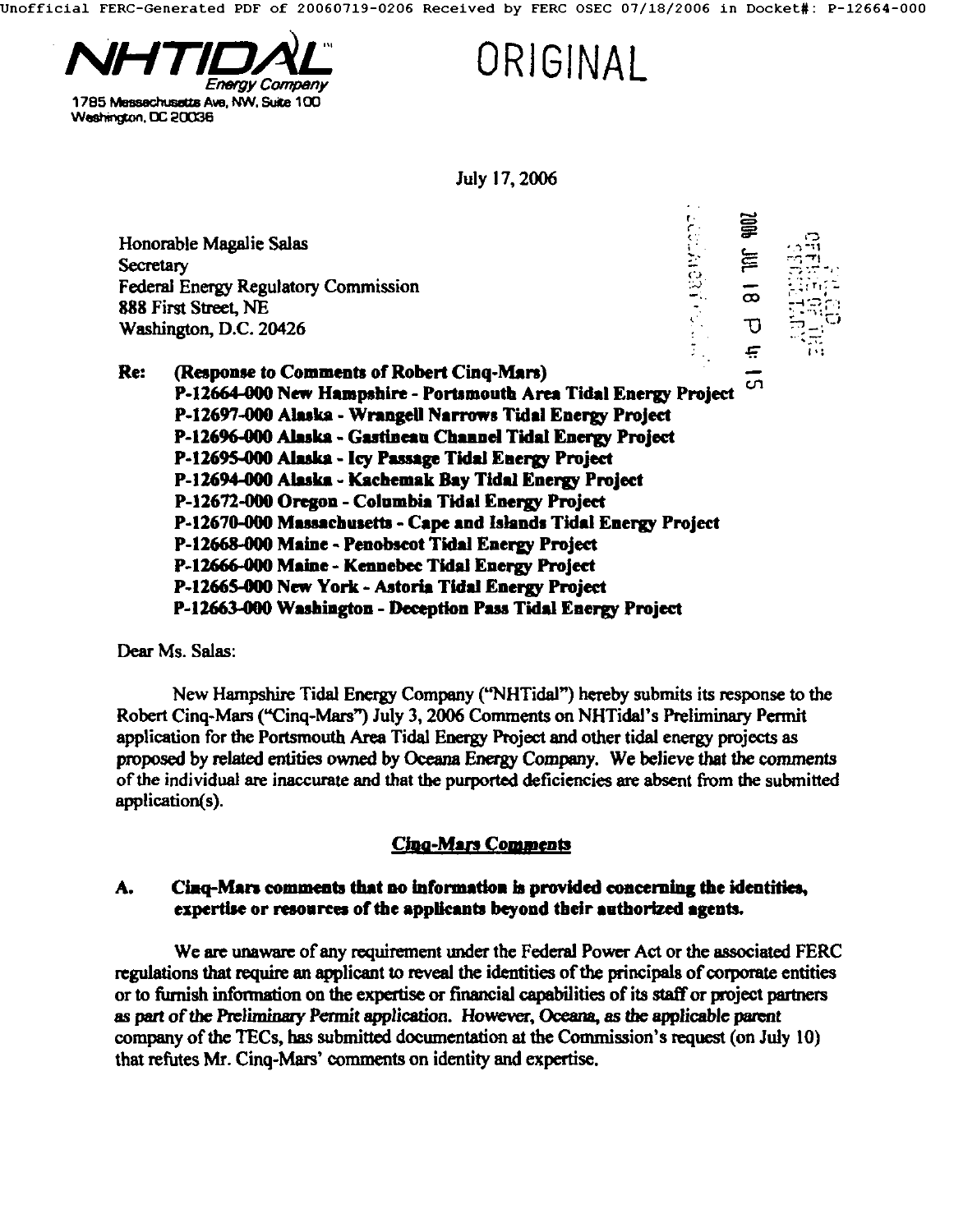**B. Cinq-Mars comments that the coordinate boundaries do not appear to identify asites," but instead appear to represent boundaries of deep water channels or large**  regions of moving water. There is often inconsistency between the number of "sites" **and the number of "devices". It is maintained that the applicants do not know the actual sites and therefore are applying for substantial tracks of water - not specific sites at this time.** 

NHTidal and Oceana have identified places where flowing water may potentially be extracted and converted into usable electricity. Whether these are "sites" or "large tracks of water" is indistinguishable to the companies. The applicants have requested Preliminary Permits in order to study these tracts of water to determine the feasibility of installing a configuration of devices that would be dependent on site and technology performance characteristics to be studied in parallel during the timeframe of the Preliminary Permits. In some instances, particular attention was paid to deep-water channels for practical permitting, installation, and operational reasons.

**C. Cinq-Mars comments that** *the Dcscdption oftke* **Proposed Project section does not provide an accurate physical description of the devices, technology, configuration,**  footprint, anchoring systems, or interconnections, and that EPRI published its Final **Report entitled, "Survey and Characterization - Tidal In-Stream Energy**  Conversion (TISEC) Devices on November 9th, 2005."

In order for NHTidal or Oceana to provide a precise physical description of the devices and their installation configuration, the companies must first undertake to perform the physical and environmental site studies as outlined in the Preliminary Permit applications. Unlike some Preliminary Permit applications submitted by other companies, each of our applications does provide representative cable interconnection mutes. However, for us to provide a specific description of the technology would require access to the data proposed to be collected during the permit term.

Mr. Cinq-Mars also implies that because the EPR1 study was published in November of 2005 that EPRI's work in this field is finished. Oceana's management met with EPRI as recently as July 7, 2006 and can assure Mr. Cinq-Mars that EPRI is continuing to assess technologies as they emerge and mature in this industry. Accordingly, Oceana expects to continue to interact with EPRI on an ongoing basis during this period.

Furthermore, Oceana has refrained from releasing detailed information regarding its own technology while requesting permit applications because we consider technical aspects of the system proprictary. We were in the process of seeking patent protection at the time the applications were submitted. Notwithstanding differences among the candidate technologies, the general technology descriptions as contained in the applications comprise a reasonably accurate conceptual description of the physical characteristics of a proposed installation given that the site characteristics will ultimately determine the physical attributes of any installation.

### **D.** Cinq-Mars comments that claims made concerning the estimates of energy and **capacity are inconsistent with published data and are at best, unreliable.**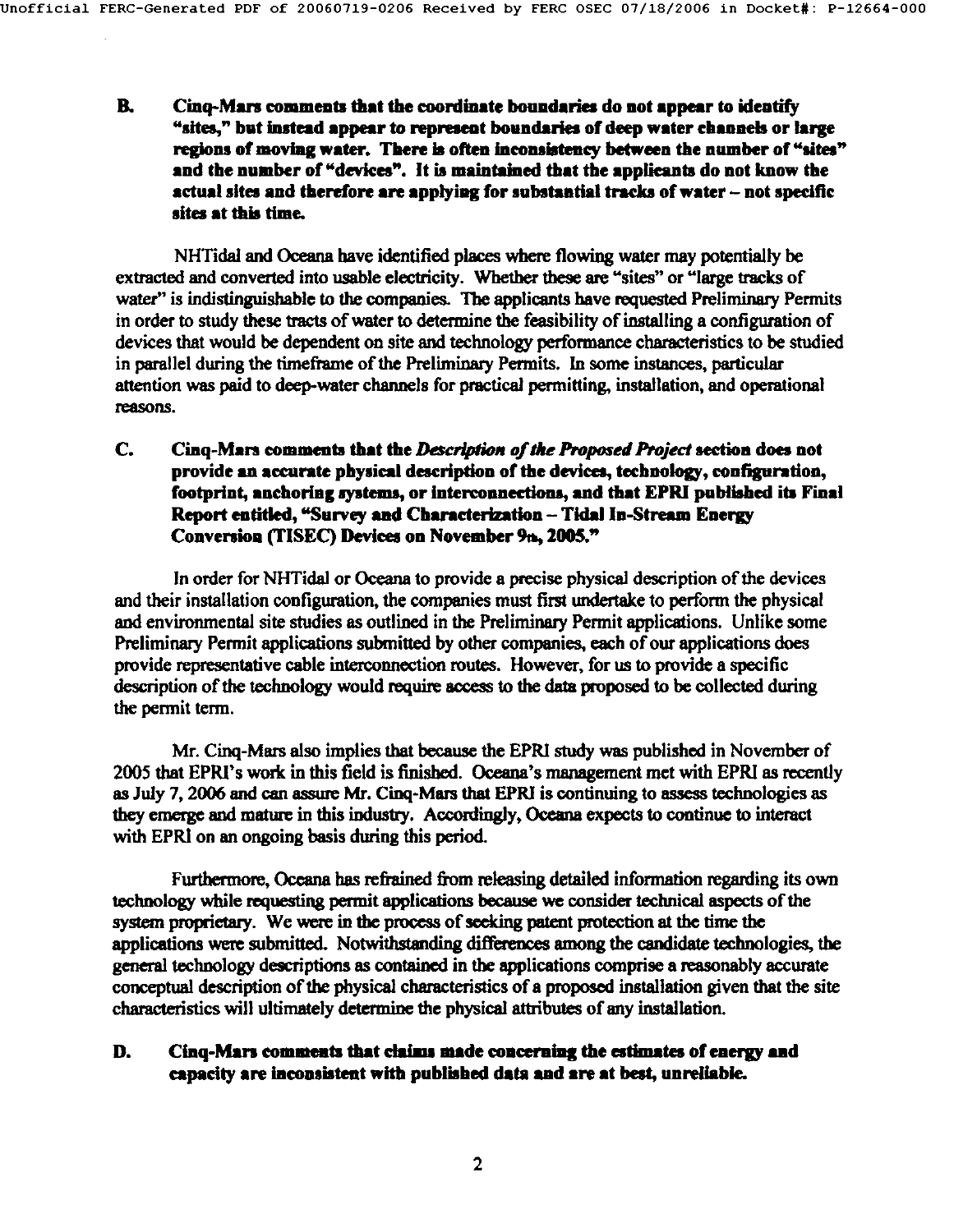Neither NHTidal nor any of the other Oceana applicants claims or has claimed the ability to deliver the estimated energy *output* contained within the applications. The estimates were derived by calculating a range of variables (after reviewing available critical data on today's technology performance and site geometry) and settling on a reasonable, but not necessarily accurate, range for study. As we have already discussed the need to perform studies under the Preliminary Permits in order to understand the size, configuration, and operational parameters of any installation, it is unreasonable to predict the output of any installation at such **an early** stage with high aceuracy.

**E.** Cinq-Mars comments that he is concerned over the blanket permitting of vast resources and that the granting of these permit applications may be discouraging or **harmful to competitive applications, university research, or any other organization**  seeking to use a small portion of this resource for any reason.

Mr. Cinq-Mars may not understand that in order for a startup company to secure financing to undertake any meaningful advances in this industry, investors require the potential for growth before committing risk capital, regardless of the potential beneficial environmental possibilities, lfNHTidal or Oceana had not submitted its applications when it did, a number of competing organizations would have likely requested at least some of the same areas. In the past two months, applications for Preliminary Permits have appeared for many sites that Oceana did not request, proving that we did not "blanket permit" the country. Since Occona filed for its proposed study sites, there have been Preliminary Permit applications by others for about a dozen sites in Washington, Alaska and Maine. There are still plenty of areas for competitors to develop if Oceana's requested permits are issued. Furthermore, a Preliminary Permit does not simply exclude the use of a water resource by another entity seeking to use a portion of the resource for any reason.

#### **Conclusion**

Mr. Cinq-Mars has publicly acknowledged outside of his comments to the Commission that he "has his own agenda and would prefer to be conducting his own research" and that if the Portsmouth permit application is approved he "can no longer apply for one." Because Mr. Cinq-Mars does not request denial of the requested permit applications, NHTidal respectfully requests that the Commission approve the requested permit applications despite his concerns.

Please feel free to contact us if we can be of any assistance to the Commission. Thank you for your consideration in this matter.

**With regards,** 

**Mikt Hoover** General Counsel 202-494-9232